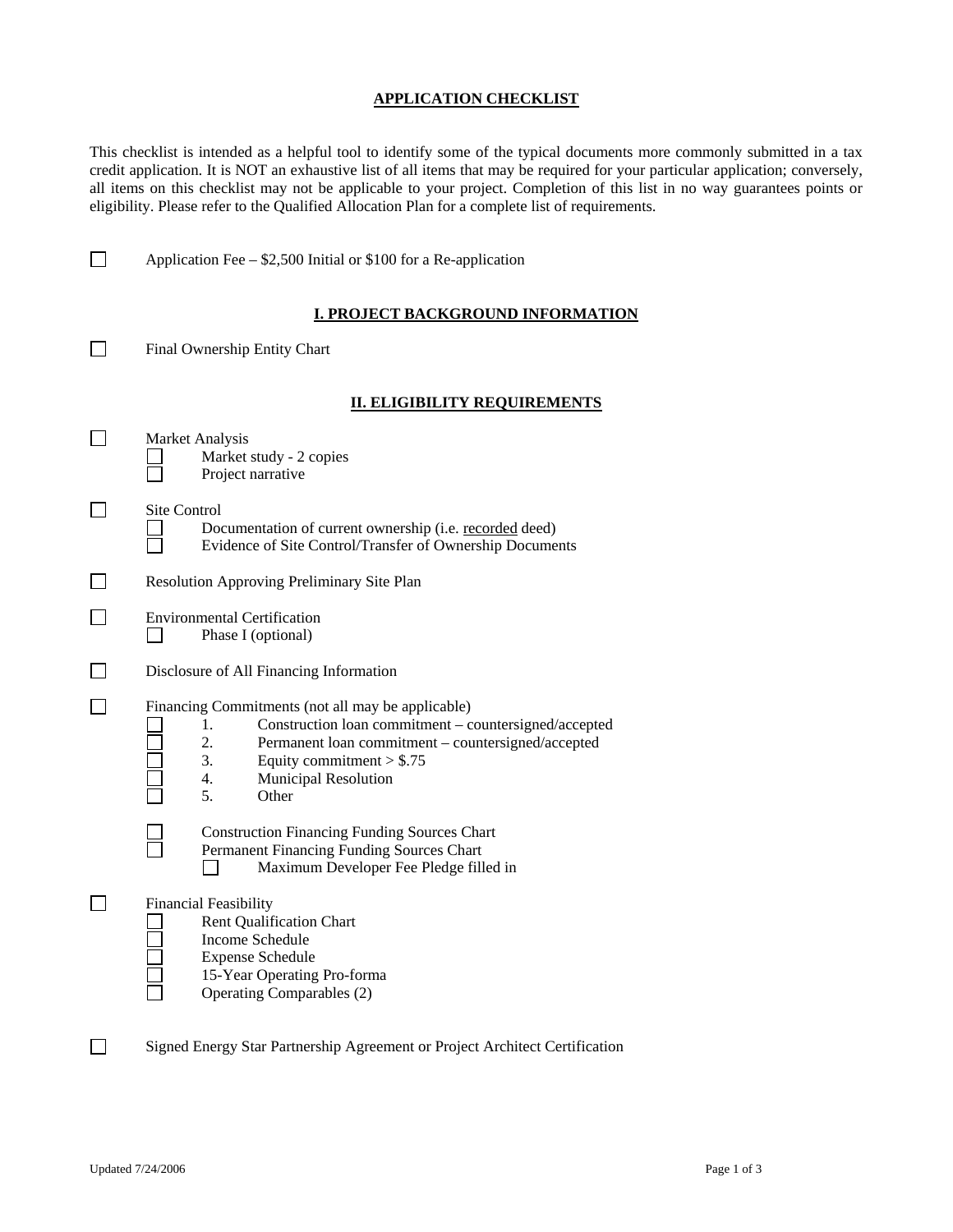| --------------------------------- IF APPLICABLE ------------------------------- |                                                                                                                                                                                                                                                                                                                                                                                                                                                                                                                                                     |  |  |  |
|---------------------------------------------------------------------------------|-----------------------------------------------------------------------------------------------------------------------------------------------------------------------------------------------------------------------------------------------------------------------------------------------------------------------------------------------------------------------------------------------------------------------------------------------------------------------------------------------------------------------------------------------------|--|--|--|
| $\mathsf{L}$                                                                    | <b>Acquisition Credits</b><br><b>Attorney Opinion Letter</b><br>Appraisal (within 6 months of Application date)                                                                                                                                                                                                                                                                                                                                                                                                                                     |  |  |  |
|                                                                                 | C.P.A. Certification of Step-in-the-Shoes Basis                                                                                                                                                                                                                                                                                                                                                                                                                                                                                                     |  |  |  |
|                                                                                 | Rural Economic & Community Development Letter                                                                                                                                                                                                                                                                                                                                                                                                                                                                                                       |  |  |  |
|                                                                                 | Rental Assistance Commitment Letter                                                                                                                                                                                                                                                                                                                                                                                                                                                                                                                 |  |  |  |
|                                                                                 | Special Needs Project<br>Special needs marketing analysis and plan<br>Evidence of the development and management experience of the service provider                                                                                                                                                                                                                                                                                                                                                                                                 |  |  |  |
|                                                                                 | Affirmative Fair Housing Marketing Plan                                                                                                                                                                                                                                                                                                                                                                                                                                                                                                             |  |  |  |
|                                                                                 | <b>HOPE VI Project</b><br><b>HUD Commitment Letter</b><br>Tax Counsel Opinion<br><b>Residual Value Analysis</b>                                                                                                                                                                                                                                                                                                                                                                                                                                     |  |  |  |
| <b>III. POINT SYSTEM AND SET-ASIDES</b>                                         |                                                                                                                                                                                                                                                                                                                                                                                                                                                                                                                                                     |  |  |  |
|                                                                                 | Point Chart                                                                                                                                                                                                                                                                                                                                                                                                                                                                                                                                         |  |  |  |
|                                                                                 | <b>SET-ASIDE DOCUMENTATION</b>                                                                                                                                                                                                                                                                                                                                                                                                                                                                                                                      |  |  |  |
|                                                                                 | Qualified Non-Profit ("QNP")<br>Non-Profit Certification for each qualifying General Partner ("GP")<br>IRS $501(c)(3)$ or $501(c)4$ determination letter<br>Summary of QNP GP(s) Material Participation in Development<br>Resume of QNP GP(s)<br>By-laws / Articles of Incorporation for QNP GP(s)<br>Board Members / Officers List for QNP GP(s)<br>If Applicable, Turnkey / Development Agreement between Developer and Limited Partnership<br>Evidence that QNP GP(s) is community based within a QCT (i.e. By-laws / Articles of Incorporation) |  |  |  |
|                                                                                 | Developmentally Disabled - Letter from the Department of Human Services, Division of Developmental<br>Disabilities ("DDD")                                                                                                                                                                                                                                                                                                                                                                                                                          |  |  |  |
|                                                                                 | Preservation<br>Evidence of expiration of affordability controls within 2 years<br>Agreement precluding involuntary replacement of non-tax credit qualifying tenants<br><b>Capital Needs Assessment</b><br>Tax Attorney and Investor letters identifying all federally subsidized funding sources                                                                                                                                                                                                                                                   |  |  |  |
| <b>POINT DOCUMENTATION (if applicable)</b>                                      |                                                                                                                                                                                                                                                                                                                                                                                                                                                                                                                                                     |  |  |  |
|                                                                                 | Census Tract Map                                                                                                                                                                                                                                                                                                                                                                                                                                                                                                                                    |  |  |  |
|                                                                                 | Public Housing Authority Waiting List Letter                                                                                                                                                                                                                                                                                                                                                                                                                                                                                                        |  |  |  |
|                                                                                 | County / Municipal/ PHA Support<br>Municipal Ordinance/Resolution authorizing tax abatement or other support<br>Financial agreement (if necessary)                                                                                                                                                                                                                                                                                                                                                                                                  |  |  |  |